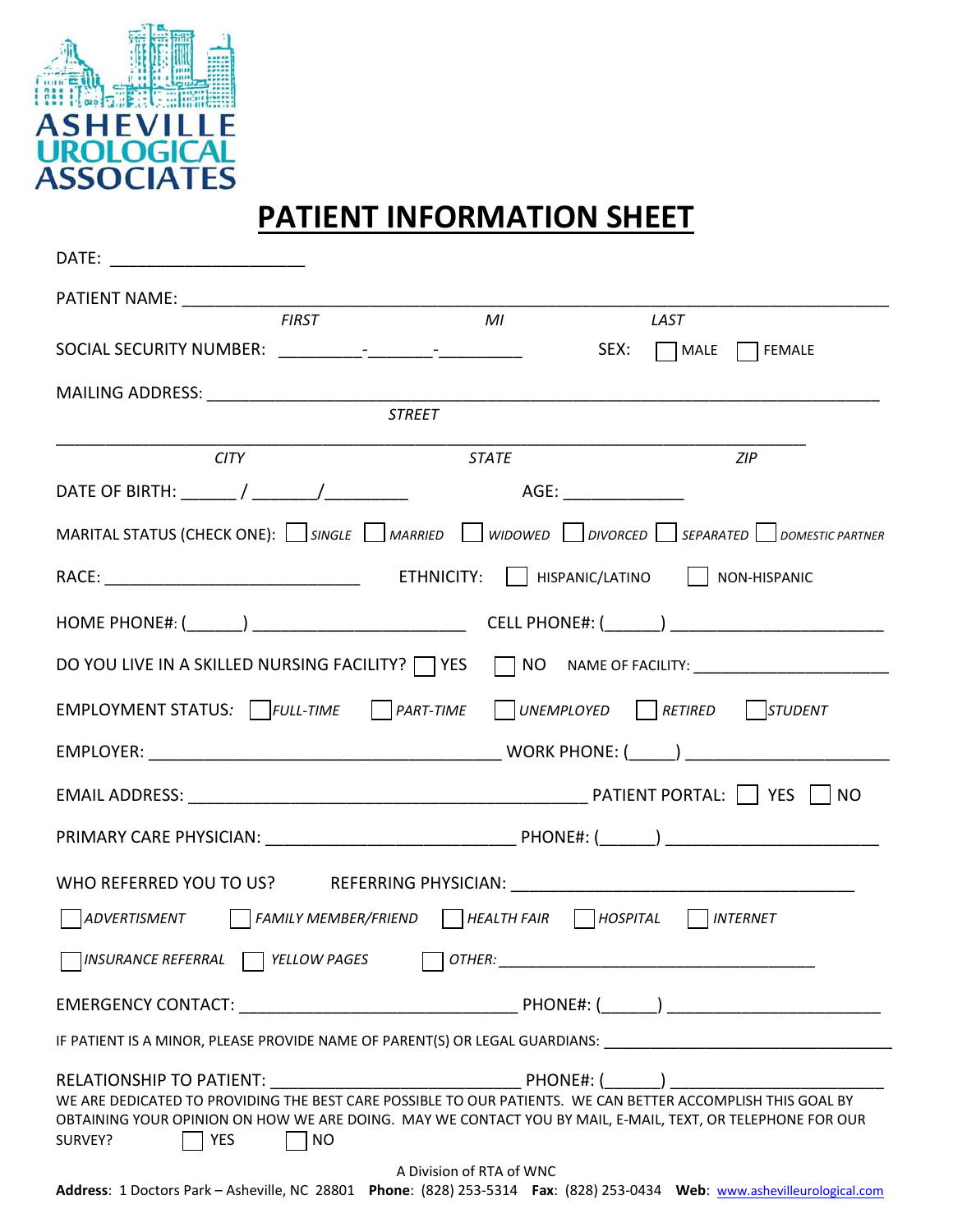

| <b>Patient Questionnaire</b>                                  |                             | <b>AUA Admin.</b>              |
|---------------------------------------------------------------|-----------------------------|--------------------------------|
|                                                               |                             |                                |
|                                                               |                             |                                |
| 2. Was this consultation requested by a Physician? $\Box$ Yes | No                          |                                |
|                                                               |                             |                                |
|                                                               |                             |                                |
| 3. Have you seen an Urologist before? $\Box$ Yes $\Box$ No    |                             |                                |
|                                                               |                             |                                |
|                                                               |                             |                                |
|                                                               | Phone______________________ |                                |
| 5. Please list any medications that you are ALLERGIC to:      |                             | <b>No Known Drug Allergies</b> |
|                                                               |                             |                                |
|                                                               |                             |                                |

6. List the Names (and Dose, if known)of any prescription or over the counter medications you take *\*\*If you have a medication list, please give it to the medical staff\*\** 

# **No Medications**

| <b>Medications</b> | Strength | Times taken per day |
|--------------------|----------|---------------------|
|                    |          |                     |
|                    |          |                     |
|                    |          |                     |
|                    |          |                     |
|                    |          |                     |
|                    |          |                     |

7. Do you take any of the following blood thinners? (Check those that apply) **No Blood Thinners**

| $\vert$   Aspirin | Coumadin/Warfarin | NSAIDS         |
|-------------------|-------------------|----------------|
| $\Box$ Plavix     | Xarelto           | $\Box$ Pradaxa |
| $\Box$ Other      |                   |                |

1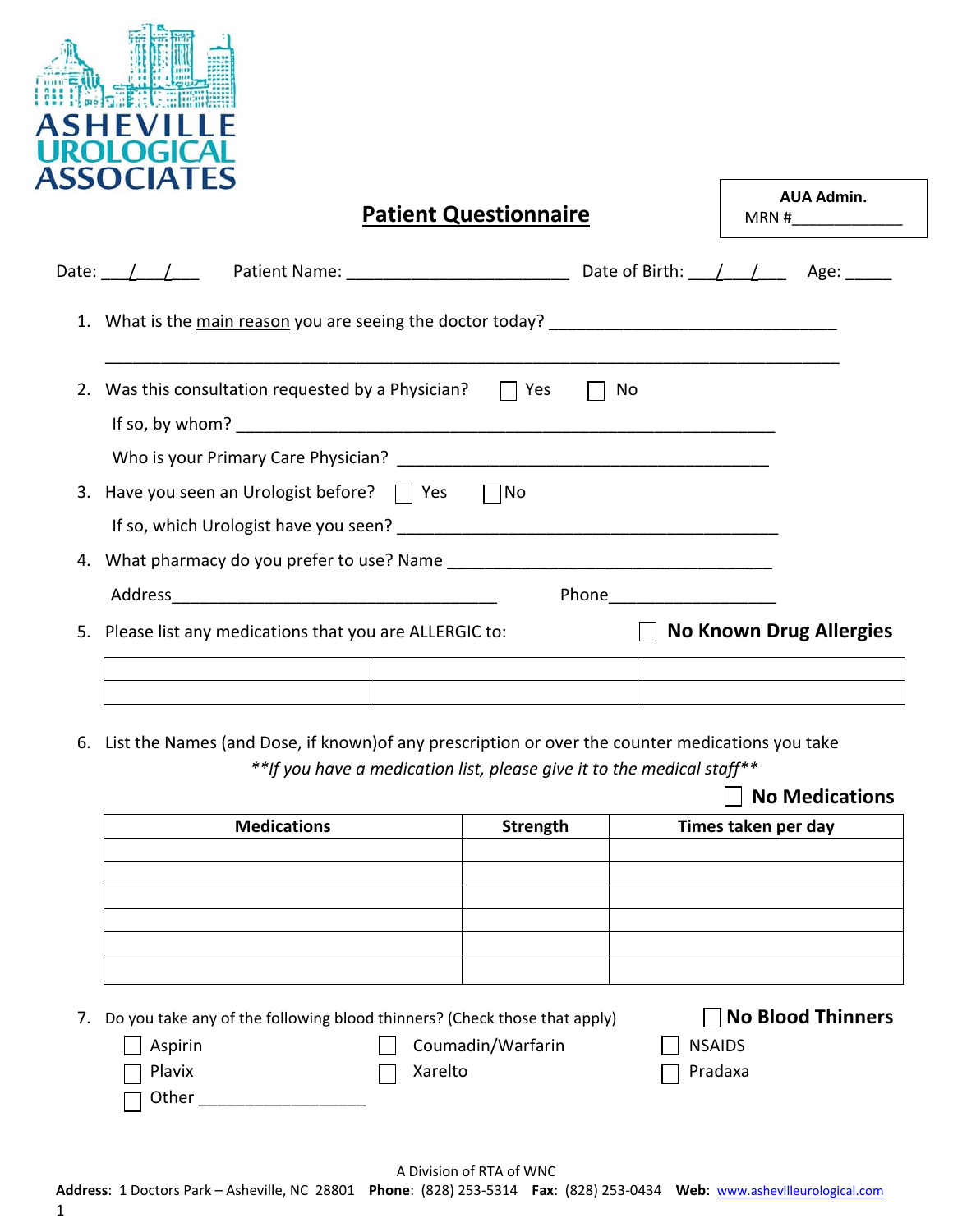|                                                                                              | Patient Name:                                                                                      |                                                                                                                                                                                              |         |               |    | Date of Birth: $\angle$ / |                            | Age: $\_\_$                   |                      |                                                                         |
|----------------------------------------------------------------------------------------------|----------------------------------------------------------------------------------------------------|----------------------------------------------------------------------------------------------------------------------------------------------------------------------------------------------|---------|---------------|----|---------------------------|----------------------------|-------------------------------|----------------------|-------------------------------------------------------------------------|
|                                                                                              | <b>AUA Admin.</b><br><b>Patient Questionnaire Continued</b><br>MRN #                               |                                                                                                                                                                                              |         |               |    |                           |                            |                               |                      |                                                                         |
|                                                                                              | <b>No Operations</b><br>8. Please list all operations you have ever had (if known, list the date). |                                                                                                                                                                                              |         |               |    |                           |                            |                               |                      |                                                                         |
|                                                                                              |                                                                                                    |                                                                                                                                                                                              |         |               |    |                           |                            |                               |                      |                                                                         |
|                                                                                              |                                                                                                    | 9. Please list ALL medical problems (check all that apply)<br>Blood Pressure - High or Low (circle one)<br>Thyroid - High or Low (circle one)<br>Please list any additional medical problems |         |               |    | <b>COPD</b>               | High Cholesterol           | <b>Heart Disease</b>          |                      | <b>No Medical Problems</b><br>Diabetes - Type I or Type II (circle one) |
|                                                                                              |                                                                                                    |                                                                                                                                                                                              |         |               |    |                           |                            |                               |                      |                                                                         |
| 10. Do you leak urine?                                                                       |                                                                                                    |                                                                                                                                                                                              | Yes     |               | No |                           |                            |                               |                      |                                                                         |
|                                                                                              |                                                                                                    | 11. Do you have a family history of any of the following? Place a $\blacksquare$ in all boxes that apply.                                                                                    |         |               |    |                           |                            |                               |                      |                                                                         |
|                                                                                              |                                                                                                    | <b>Bladder Cancer</b>                                                                                                                                                                        |         | <b>Father</b> |    | Mother                    | <b>Brother</b>             | Sister                        | Children             |                                                                         |
|                                                                                              |                                                                                                    | <b>Colon Cancer</b>                                                                                                                                                                          |         |               |    |                           |                            |                               |                      |                                                                         |
|                                                                                              |                                                                                                    | <b>Kidney Stones</b>                                                                                                                                                                         |         |               |    |                           |                            |                               |                      |                                                                         |
|                                                                                              |                                                                                                    | <b>Diabetes</b>                                                                                                                                                                              |         |               |    |                           |                            |                               |                      |                                                                         |
|                                                                                              |                                                                                                    | <b>Heart Disease</b>                                                                                                                                                                         |         |               |    |                           |                            |                               |                      |                                                                         |
|                                                                                              |                                                                                                    | <b>High Blood Pressure</b>                                                                                                                                                                   |         |               |    |                           |                            |                               |                      |                                                                         |
|                                                                                              |                                                                                                    | <b>Kidney Cancer</b>                                                                                                                                                                         |         |               |    |                           |                            |                               |                      |                                                                         |
|                                                                                              |                                                                                                    | <b>Kidney Dialysis</b><br><b>Lung Cancer</b>                                                                                                                                                 |         |               |    |                           |                            |                               |                      |                                                                         |
|                                                                                              |                                                                                                    |                                                                                                                                                                                              |         |               |    |                           |                            |                               |                      |                                                                         |
|                                                                                              | Father                                                                                             | Mother                                                                                                                                                                                       | Brother | Sister        |    | <b>Children</b>           | <b>Aunts/Uncles</b>        | <b>Grandparents</b>           | <b>First Cousins</b> | Nieces/Nephews                                                          |
| <b>Prostate Cancer</b>                                                                       |                                                                                                    |                                                                                                                                                                                              |         |               |    |                           |                            |                               |                      |                                                                         |
| <b>Breast Cancer</b>                                                                         |                                                                                                    |                                                                                                                                                                                              |         |               |    |                           |                            |                               |                      |                                                                         |
| <b>Ovarian Cancer</b><br><b>Pancreatic Cancer</b>                                            |                                                                                                    |                                                                                                                                                                                              |         |               |    |                           |                            |                               |                      |                                                                         |
|                                                                                              |                                                                                                    |                                                                                                                                                                                              |         |               |    |                           | $\mathbf{L}$               | <b>Family History Unknown</b> |                      |                                                                         |
|                                                                                              |                                                                                                    |                                                                                                                                                                                              |         |               |    |                           |                            |                               |                      |                                                                         |
|                                                                                              |                                                                                                    | 13. Do you smoke?   Current Every day Smoker   Current Some Day Smoker   Former Smoker                                                                                                       |         |               |    |                           |                            |                               |                      |                                                                         |
| 7 Never Smoked Facks smoked per day_________                                                 |                                                                                                    |                                                                                                                                                                                              |         |               |    |                           |                            |                               |                      |                                                                         |
| Smoking Duration: $\Box$ 1-5 years $\Box$ 6-10 years $\Box$ 11-20 years $\Box$ over 20 years |                                                                                                    |                                                                                                                                                                                              |         |               |    |                           |                            |                               |                      |                                                                         |
|                                                                                              |                                                                                                    | Smokeless Tobacco □ Yes                                                                                                                                                                      |         | No            |    |                           |                            |                               |                      |                                                                         |
|                                                                                              |                                                                                                    |                                                                                                                                                                                              |         |               |    |                           |                            |                               |                      |                                                                         |
|                                                                                              |                                                                                                    | 15. Do you drink alcohol? Tes Tho Theorem How much? The Test Contains the Second View Much?                                                                                                  |         |               |    |                           |                            |                               |                      |                                                                         |
|                                                                                              |                                                                                                    | 16. How much do you weigh? ______________  How tall are you? _________ft __________inches                                                                                                    |         |               |    |                           |                            |                               |                      |                                                                         |
|                                                                                              |                                                                                                    |                                                                                                                                                                                              |         |               |    |                           | A Division of DTA of WAILD |                               |                      |                                                                         |

2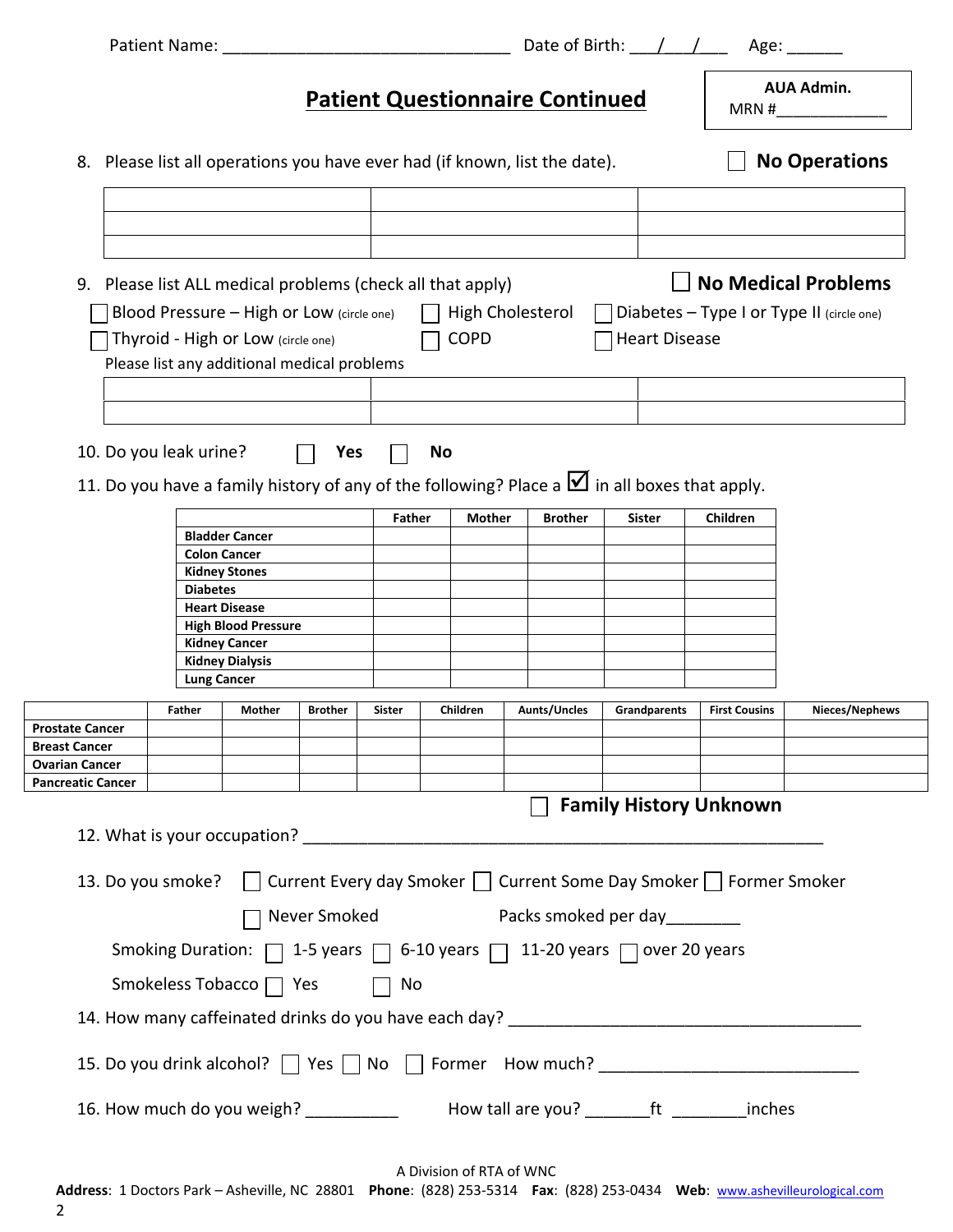# Patient Name: \_\_\_\_\_\_\_\_\_\_\_\_\_\_\_\_\_\_\_\_\_\_\_\_\_\_\_\_\_\_\_ Date of Birth: \_\_\_/\_\_\_/\_\_\_ Age: \_\_\_\_\_\_

# **Patient Questionnaire Continued**

17. Have you ever had a serious problem or been treated for any of the following? (Please check *Yes* or *No* for each symptom

| <b>Constitutional Sympto</b> |
|------------------------------|
| Change in appetite           |
| <b>Weight Change</b>         |
| Chills                       |
| Fever                        |
|                              |

| Yes | No |  |
|-----|----|--|
|     |    |  |
|     |    |  |
|     |    |  |
|     |    |  |

Hearing Loss





|                     | <b>ENUOLINE</b> |                 |  |  |  |
|---------------------|-----------------|-----------------|--|--|--|
| Respiratory         |                 | Thyroid Trouble |  |  |  |
| Shortness of Breath |                 | <b>Diabetes</b> |  |  |  |
| Cough               |                 |                 |  |  |  |
| Coughing up Blood   |                 | Hematology      |  |  |  |

Chest Pain **Chest Pain Chest Pain Chest Pain Accord Paint Chest Pain Accord Pain Chest Pain Accord Pain Accord Pain Accord Pain Accord Pain Accord Pain Accord Pain Accord Pain Accord Pain Accord Pain Accord Pain Accord** Heart Attack Palpitations **Genito‐Urinary** High Blood Pressure **Acceleration Fight Pressure Research Pressure Acceleration** Ridney Disease



|                | DIQUUCI TIUUDIC          |
|----------------|--------------------------|
| Abdominal Pain | <b>Blood in Urine</b>    |
| Nausea         | Urinary Infection        |
| Vomiting       | Prostate Gland           |
| Diarrhea       | Urinary Incontinen       |
| Constipation   | <b>Urinary Frequency</b> |
|                |                          |

## **Musculoskeletal**

Arthritis Joint Pain Joint Replacement Back Pain **Back Pain Back Pain Account Contract Contract Pain Account Contract Pain Account Contract Pain Account Contract Pain Account Contract Pain Account Contract Pain Account Contract Pain Account Contract Pain Acco** 

| <b>Constitutional Symptoms</b> | <b>Yes</b> | No | Neurological          | Yes | No |
|--------------------------------|------------|----|-----------------------|-----|----|
| Change in appetite             |            |    | <b>Dizziness</b>      |     |    |
| Weight Change                  |            |    | Seizure               |     |    |
| <b>Chills</b>                  |            |    | Headache              |     |    |
| Fever                          |            |    | Loss of Consciousness |     |    |

**Eyes Skin**  Glaucoma Rashes Cataracts Non‐Healing Lesions

|                     | Endocrine       |  |
|---------------------|-----------------|--|
| Respiratory         | Thyroid Trouble |  |
| Shortness of Breath | <b>Diabetes</b> |  |

enter a control de la control de la control de la control de la control de la control de la control de la control de la control de la control de la control de la control de la control de la control de la control de la cont **Cardiac Cardiac Easy Bruising** 

 Kidney Stones **GI** Bladder Trouble Diarrhea 
| | | | Urinary Incontinence



**AUA Admin.** 

MRN #\_\_\_\_\_\_\_\_\_\_\_\_\_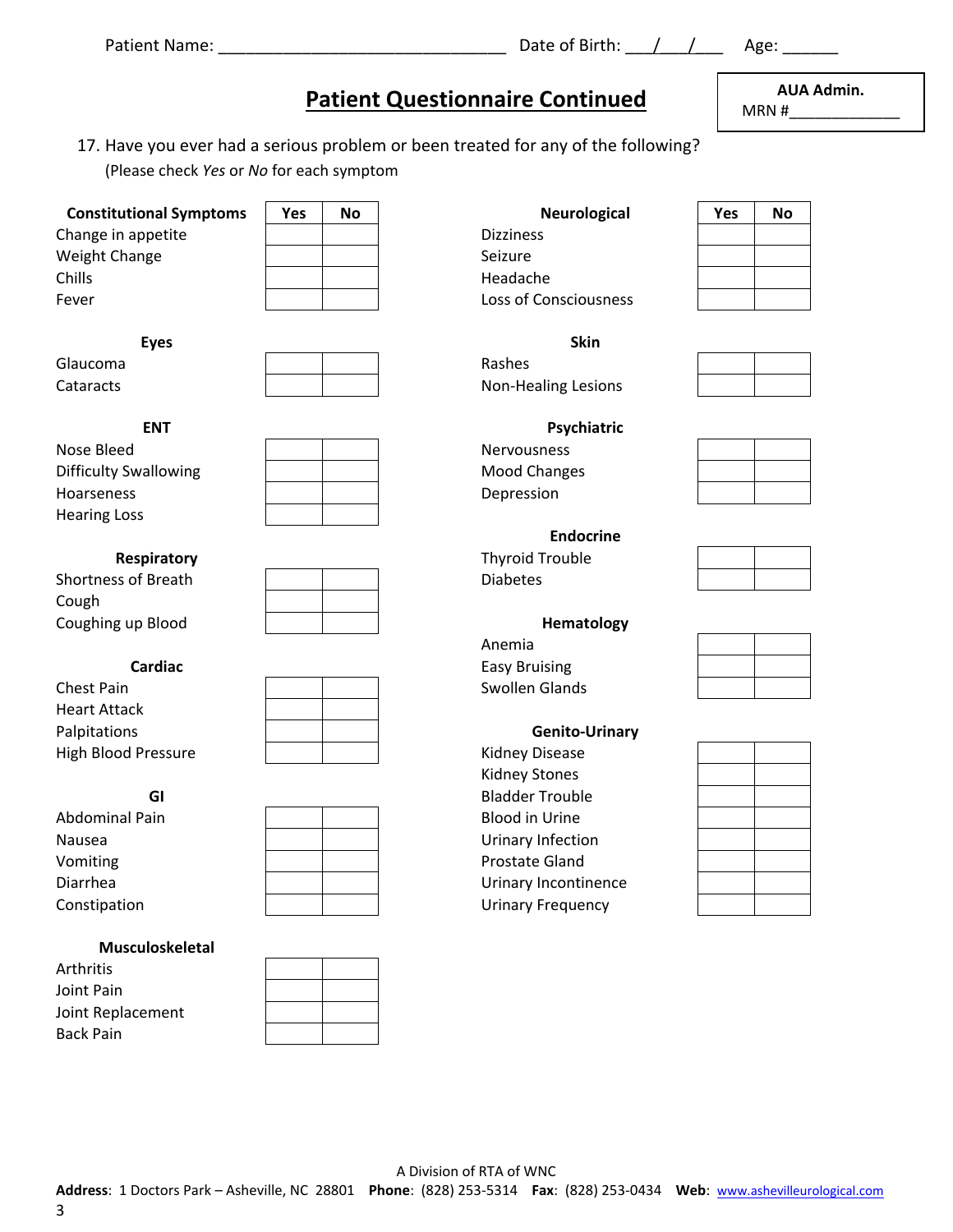

# **PATIENT CONSENT FOR DISCLOSURE TO INVOLVED INDIVIDUALS**

Patient Name: \_\_\_\_\_\_\_\_\_\_\_\_\_\_\_\_\_\_\_\_\_\_\_\_\_\_\_\_\_\_\_\_\_\_\_\_\_\_\_\_\_\_\_\_\_\_\_ Date of Birth: \_\_\_\_\_\_\_\_\_\_\_\_\_\_\_\_\_\_\_

Our physicians and staff know that communicating with you about your healthcare is important. By completing this form, you give us permission to provide messages, and/or discuss information about your healthcare with the individuals designated below. I understand that I may cancel or update this information at any time by notifying a representative of the physician office.

1. I give permission to allow physicians and staff to discuss relevant medical, billing, and insurance information with the individuals listed below (examples, spouse, relatives, friend, etc.). I understand that my healthcare provider will use professional judgment to determine what information about my healthcare may be discussed with the designated individuals below\*:

| <b>Involved Individual</b>                                                                                                                    | <b>Relationship to Patient</b> | <b>Phone Number</b>             |      |
|-----------------------------------------------------------------------------------------------------------------------------------------------|--------------------------------|---------------------------------|------|
| <u> 1989 - Johann Stoff, amerikansk politiker (d. 1989)</u>                                                                                   |                                |                                 |      |
| ,我们也不会有什么。""我们的人,我们也不会有什么?""我们的人,我们也不会有什么?""我们的人,我们也不会有什么?""我们的人,我们也不会有什么?""我们的人<br><u> 1989 - John Stoff, amerikansk politiker (d. 1989)</u> |                                |                                 |      |
| ,我们也不会有什么。""我们的人,我们也不会有什么?""我们的人,我们也不会有什么?""我们的人,我们也不会有什么?""我们的人,我们也不会有什么?""我们的人                                                              |                                |                                 |      |
|                                                                                                                                               |                                |                                 |      |
|                                                                                                                                               |                                |                                 |      |
|                                                                                                                                               |                                |                                 |      |
|                                                                                                                                               |                                |                                 |      |
|                                                                                                                                               |                                |                                 |      |
|                                                                                                                                               |                                |                                 |      |
| <b>Patient/Authorized Representative</b>                                                                                                      |                                | Date                            | Time |
| <b>Printed Name of Authorized Representative:</b>                                                                                             |                                | <b>Relationship to Patient:</b> |      |

*\*If signed by a patient-authorized representative, supporting legal documentation must accompany this authorization form.* 

\*21st Century Oncology expressly reserves the right to disclose information to others who may not be on the list if and to the extent allowed by HIPAA, including but not limited to disclosures for treatment, payment or healthcare operations.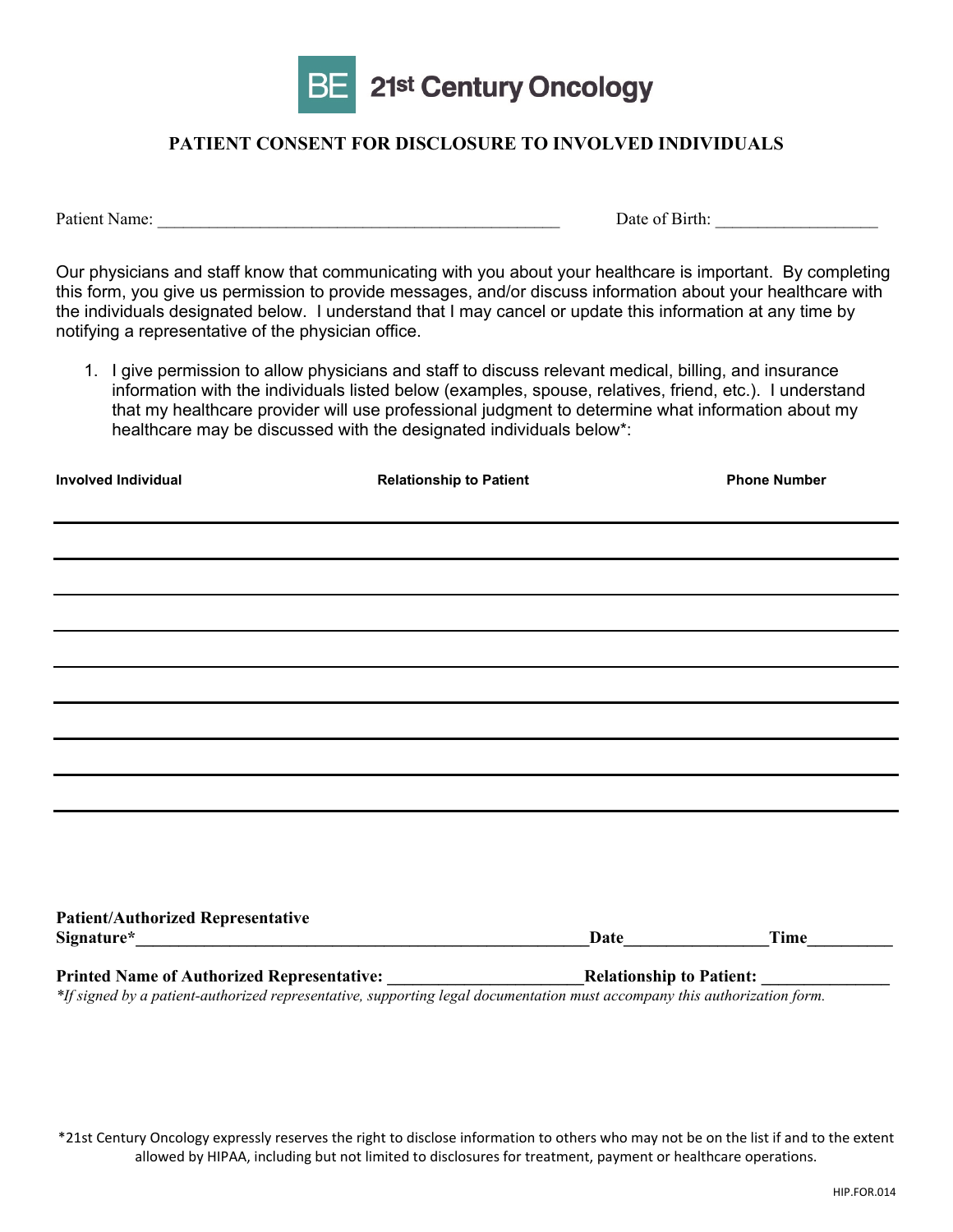

*Dr. Ricky Bare, F.A.C.S. Dr J.G. Cargill III Dr. James Brien Dr. Michael Burris Dr. H. Brooks Hooper Dr. Andrew Franklin Kimberly Bullock, FNP C. Sydney Pilgrim, PA-C*

# **FINANCIAL POLICY**

Our commitment is to provide the very best medical care to our patients while recognizing the need to limit services to only those that are necessary for each patient. To meet this commitment, we recognize the need for a definite understanding and agreement concerning our patient's healthcare and the financial arrangements for that medical care. Your clear understanding of our financial policies is important to our professional relationship. Please contact our billing office regarding any questions about our fees, financial policies, your insurance coverage, and your financial responsibilities.

**Professional Fees:** Our fees for medical services are comparable to other similarly trained physicians in the community and reflect the complexity of your specific needs, the physician time dedicated to your care, the specialized nature of the doctor's education/training , and support costs associated with providing and coordinating your care. We will be happy to provide you with detailed fee information at any time.

**Patient Payments:** Co‐pays, deductibles, services not covered by your insurance plan, and outstanding balances are due at the time of your appointment. Payments may be made with cash, check or credit card. Returned checks will be subject to the fee allowed by state regulations. Please let us know if you are having a particular financial problem and we will try our best to be understanding. Please feel free to discuss mutually acceptable payment arrangements with our in house Financial Coordinator or our Central Billing Office.

**Insurance Payments:** We participate and accept assignment of payment with most major insurance plans in the area. Even though we may submit insurance claims for you, your insurance coverage is a contract between you and your insurer and you are still responsible for payments and services regardless of the amount your insurance pays. If your insurance company has not responded to us within 60 days of a filed insurance claim, the charges will be sent to you directly and you will be responsible for their payment as well as for payment of any other charges incurred consistent with this financial policy.

**Restricted Service:** While we always see patients for emergency care, routine care will only be given to the patients whose accounts are current or who have made financial arrangements with us and are maintaining the conditions thereof.

**Medical Forms:** The completion of disability forms, FMLA forms, and other supplemental insurance forms all require physician and staff time to complete. Accordingly, a fee of \$25.00 will be charged to complete these forms. The fee must be paid by cash or check prior to the completion of the forms.

**Clinical Visit:** Please note that if a patient comes in with an appointment or has a walk in appointment on the clinical staff schedule, charges will be filed with your insurance for services provided during your visit. As a result of charges being filed with your insurance, it is possible that your insurance may apply a co-payment or coinsurance for the visit. *Acknowledged, agreed, and accepted:*

A Division of RTA of WNC \_\_\_\_\_\_\_\_\_\_\_\_\_\_\_\_\_\_\_\_\_\_\_\_\_\_\_\_\_\_\_\_\_\_\_\_\_\_\_\_ \_\_\_\_\_\_\_\_\_\_\_\_\_\_\_\_\_\_\_  *Patient Name (Please Print) Patient Date of Birth*  $\Box$  *Patient Signature or Authorized Person Date Witness* \_\_\_\_\_\_\_\_\_\_\_\_\_\_\_\_\_\_\_\_\_\_\_\_\_\_\_\_\_\_\_\_\_\_\_\_\_\_\_\_ *Relationship to Patient* **AUA Admin.**  MRN #\_\_\_\_\_\_\_\_\_\_\_\_\_

**Address**: 1 Doctors Park – Asheville, NC 28801 **Phone**: (828) 253‐5314 **Fax**: (828) 253‐0434 **Web**: www.ashevilleurological.com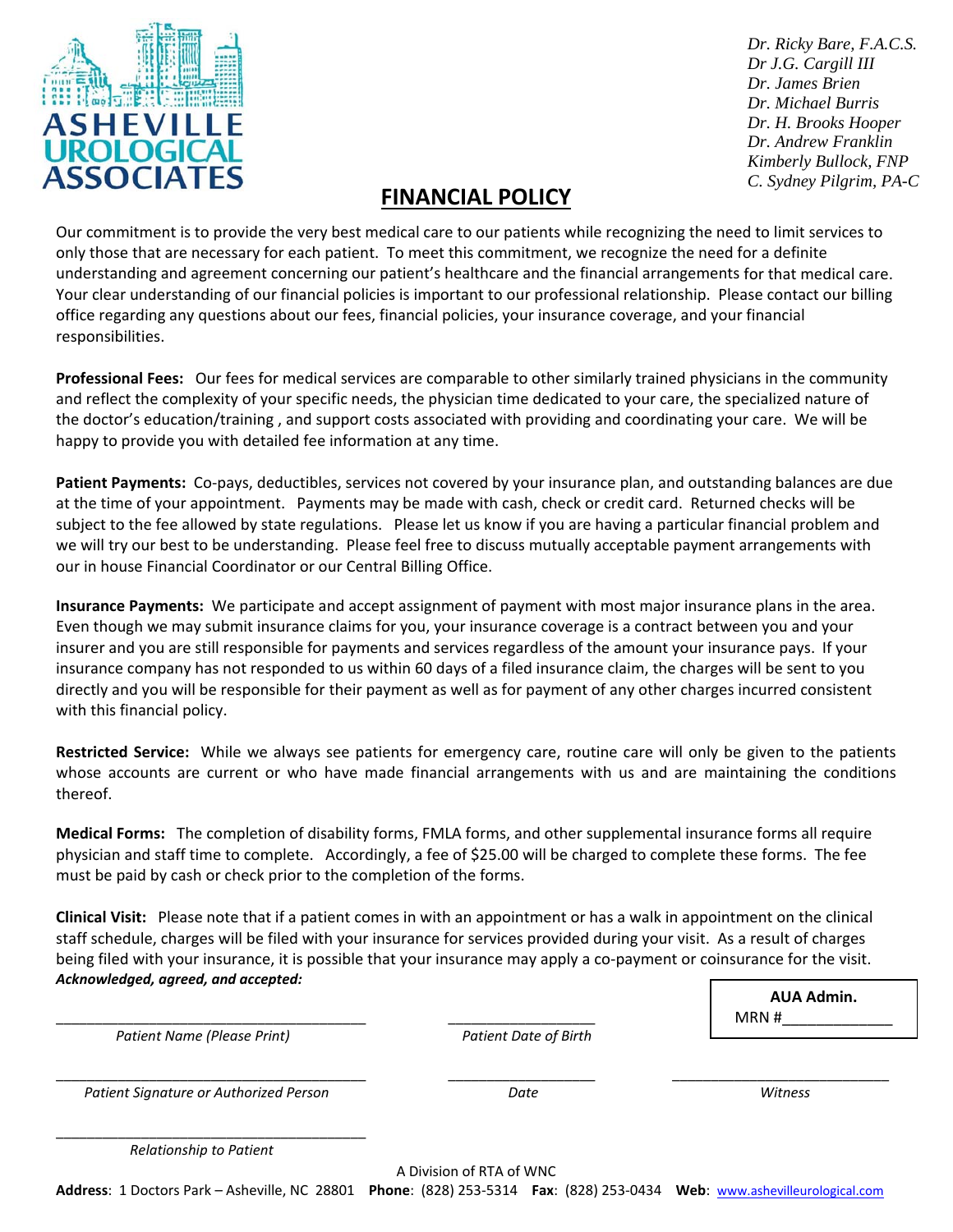# **Radiation Therapy Associates of Western North Carolina, PA Asheville Urological Associates**

## **ACKNOWLEDGMENT OF RECEIPT OF NOTICE OF PRIVACY PRACTICES**

**I hereby acknowledge:** A copy of the Notice of Privacy Practices was given to me.

If I came in for healthcare services in an emergency treatment situation, I was given the Notice as soon as reasonably practicable after the emergency treatment situation.

| Signature of Patient or Representative                                                                                                                                                                                                                                                                                                            | Date                         |
|---------------------------------------------------------------------------------------------------------------------------------------------------------------------------------------------------------------------------------------------------------------------------------------------------------------------------------------------------|------------------------------|
|                                                                                                                                                                                                                                                                                                                                                   |                              |
| <b>Print Name</b>                                                                                                                                                                                                                                                                                                                                 | <b>Patient Date of Birth</b> |
| <b>FOR OFFICE USE ONLY</b>                                                                                                                                                                                                                                                                                                                        |                              |
| If an acknowledgment is not obtained, please complete the information below:                                                                                                                                                                                                                                                                      |                              |
|                                                                                                                                                                                                                                                                                                                                                   |                              |
| Date of attempt to obtain acknowledgment: Learning and the control of the control of the control of the control of the control of the control of the control of the control of the control of the control of the control of th                                                                                                                    |                              |
| Reason acknowledgment was not obtained:<br>$\Box$ Patient/family member received notice but refused to sign acknowledgment<br>$\square$ Emergency treatment situation<br>$\square$ Patient was incapacitated and no family member was present<br>$\square$ Unable to communicate due to language barriers<br>$\Box$ Other (please describe below) |                              |

\_\_\_\_\_\_\_\_\_\_\_\_\_\_\_\_\_\_\_\_\_\_\_\_\_\_\_\_\_\_\_\_\_\_\_\_\_\_\_\_\_\_\_\_\_\_\_\_\_\_\_\_\_\_\_\_\_\_\_\_\_\_\_\_\_\_\_\_\_\_\_\_\_\_\_\_\_\_\_\_\_\_\_\_\_\_\_\_

\_\_\_\_\_\_\_\_\_\_\_\_\_\_\_\_\_\_\_\_\_\_\_\_\_\_\_\_\_\_\_\_\_\_\_\_\_\_\_\_\_\_\_\_\_\_\_\_ \_\_\_\_\_\_\_\_\_\_\_\_\_\_\_\_\_\_\_\_\_\_\_\_\_\_\_\_\_\_\_\_\_\_\_\_\_

Signature of Employee Date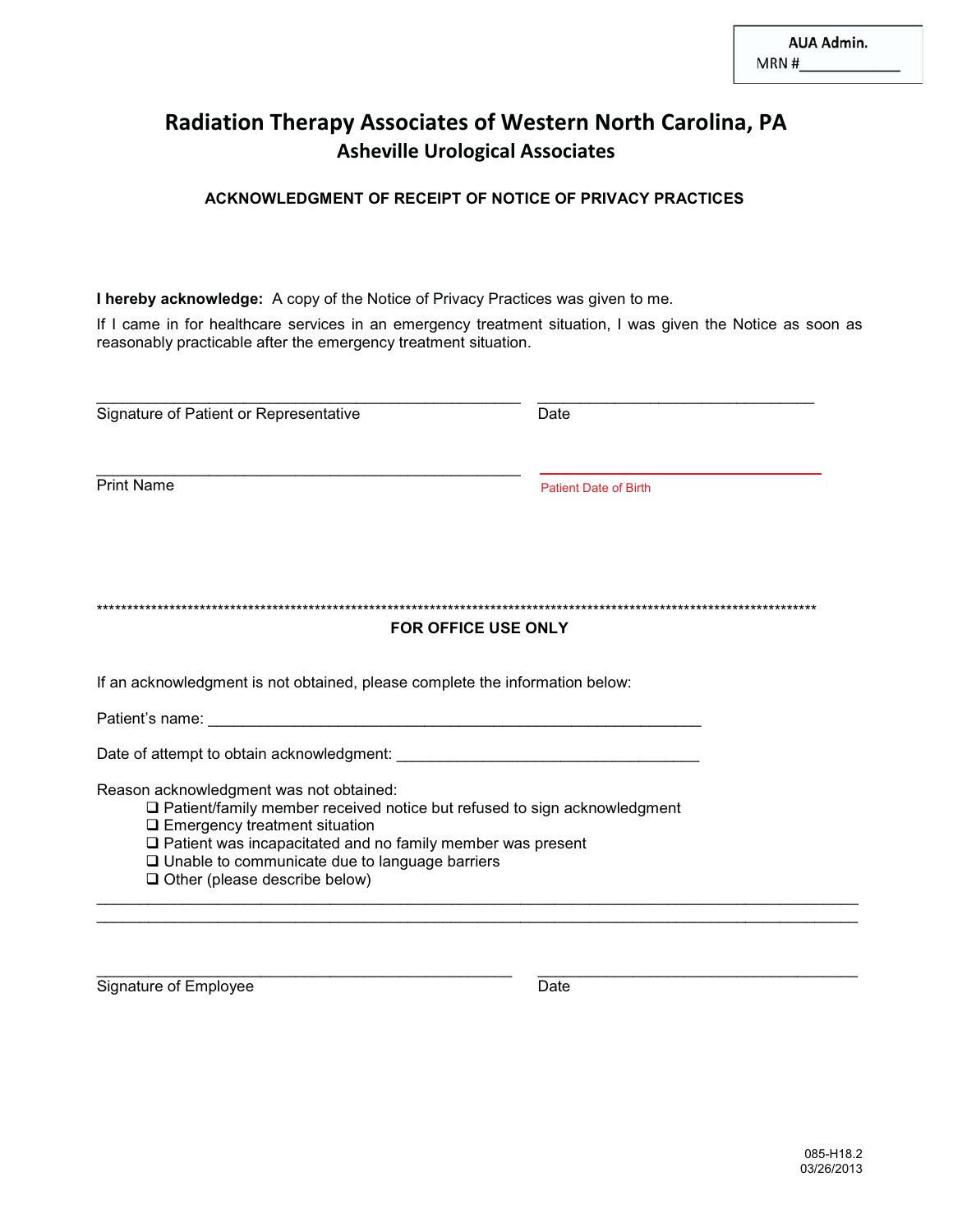# **Assignment of Benefits/Right to Payment, Patient Responsibility and Release of Information Form**

**AUA Admin.** MRN #

## **Radiation Therapy Associates of Western North Carolina, PA Asheville Urological Associates PO BOX 60914 CHARLOTTE, NC 28260-0914**

I, the undersigned, irrevocably assign to the provider/entity referenced above ("Provider"), all of my rights and benefits and any other interests that I have in any medical insurance plan, health benefit plan, indemnity plan, trust, fund or other source of payment for healthcare services (each a "Plan") in connection with medical services provided by Provider, its employees and agents. I understand that this document is a direct assignment of my rights and benefits under my Plan.

I instruct my insurance company to pay Provider directly for the professional or medical expense benefits payable to me. If my current policy prohibits direct payment to Provider, I instruct my insurance company to make out the check to me and mail it directly to the address of lockbox referenced above for the professional or medical expense benefits payable to me under my Plan as payment towards the total charges for the services rendered. In addition, I agree and understand that any funds I receive by my insurance company due for services rendered by Provider will be immediately signed over and sent directly to Provider.

## **Patient Responsibility**

I acknowledge and agree that I am responsible for all charges for services provided to me which are not covered by my Plan or for which I am responsible for payment under my Plan. To the extent no coverage exists under my Plan, I acknowledge that I am responsible for all charges for services provided and agree to pay all charges not covered by my Plan.

## **Release of Information**

I authorize Provider and/or its agents to release any medical or other information about me in its possession to my Plan, the Social Security Administration, any state administrative agency, or their intermediaries or fiscal agents required or requested in connection with any claim for services rendered to me by Provider.

A photocopy of this Assignment shall be considered as effective and valid as the original.

Signature of Patient/Person Legally Responsible

 $\Box$  Date:

 $\overline{\phantom{a}}$  , where  $\overline{\phantom{a}}$  , where  $\overline{\phantom{a}}$  , where  $\overline{\phantom{a}}$ Print Name of Patient/Person Legally Responsible

\_\_\_\_\_\_\_\_\_\_\_\_\_\_\_\_\_\_\_\_\_\_\_\_\_\_\_\_\_\_\_\_\_\_\_\_\_\_\_ \_\_

Relationship to Patient *(If signed by Person Legally Responsible)* 

Patient Date of Birth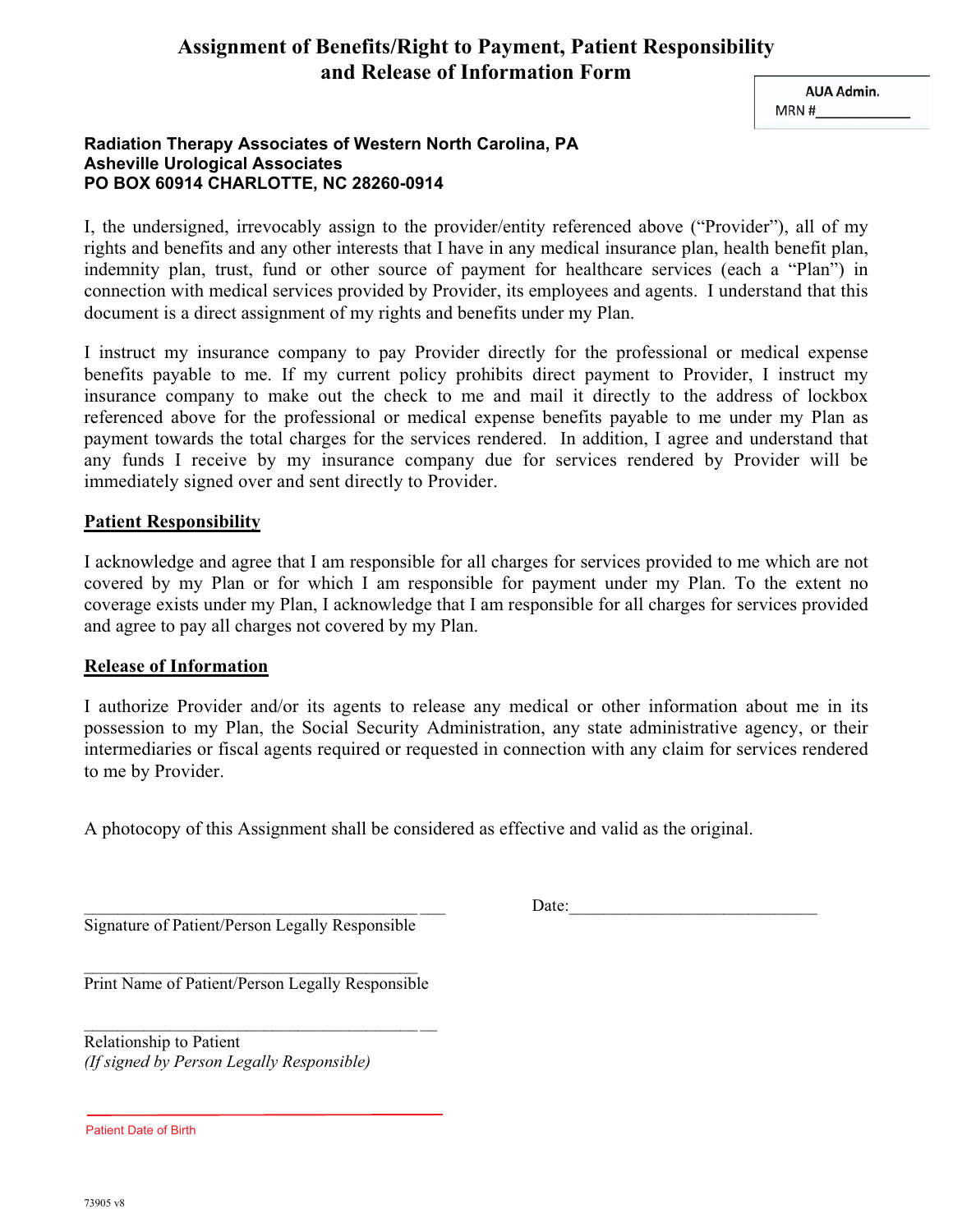

## **Telephone Consumer Protection Act [TCPA] Consent Form**

| Patient Name:                                                                                                       |      |  |
|---------------------------------------------------------------------------------------------------------------------|------|--|
| Date of Birth:                                                                                                      | MRN: |  |
| Active communication with our patients is a key element in providing high quality health care services. To that     |      |  |
| end, 21 <sup>st</sup> Century Oncology desires to communicate timely information regarding health care services and |      |  |
| functions to you in the most effective means possible, including via automated telephone and text messaging.        |      |  |
| Federal law requires that we obtain your consent prior to communicating with you via these means. Please            |      |  |
| read and sign below so that we can communicate with you for these important purposes. We apologize for the          |      |  |
| formality of this consent, but it is required under law.                                                            |      |  |

I, \_\_\_\_\_\_\_\_\_\_\_\_\_\_\_\_\_\_\_\_\_\_\_\_\_\_\_\_\_\_\_\_\_\_\_, authorize the use of my personal information, the name of my care provider, the time and place of my scheduled appointment(s), and other limited information, for the purpose of notifying me of a pending appointment, a missed appointment, overdue wellness exam, balances due, lab results, or any other healthcare related function. I consent to receiving multiple messages per day from my healthcare provider, when necessary, and I consent to allowing messages being left on my voice mail, answering system, or with another individual, if I am unavailable at the number provided by me.

I also authorize any of *Ashville Urological Associates* independent contractors agents and/or affiliates ("collectively, "Practice") to contact me through the use of any dialing equipment or an artificial voice or prerecorded voice or other messaging system, at any telephone number associated with my account including wireless telephone numbers, provided by me or found by means of skip tracing methods even if I am charged for the call, as well as through any email address or other personal contact information supplied by me. I expressly consent to receive any such automated calls. I understand that, depending on my plan, charges may apply to certain calls or text messages.

## Patient Signature (or Signature of Patient's Authorized Representative)

### **Patient Name**

Date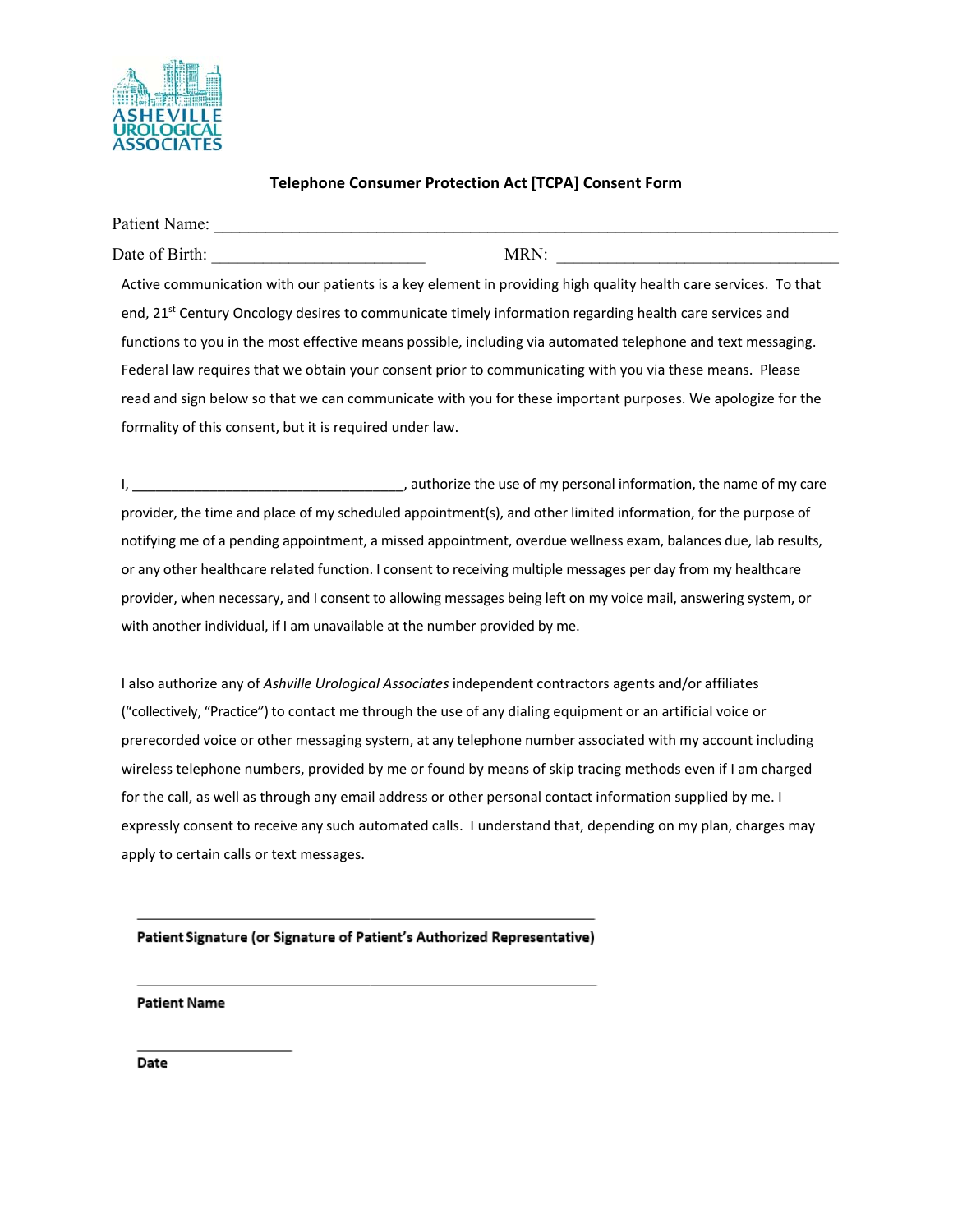### **Notice of Privacy Practices Radiation Therapy Associates of Western North Carolina, PA Asheville Urological Associates**

**THIS NOTICE DESCRIBES HOW MEDICAL INFORMATION ABOUT YOU MAY BE USED AND DISCLOSED AND HOW YOU CAN GET ACCESS TO THIS INFORMATION. PLEASE REVIEW IT CAREFULLY.** 

 Each time you visit our physicians or receive treatment from us, a record of your visit is made. This record may contain your symptoms,<br>examination and test results, diagnoses, treatment, a plan for future care or treatmen

Our Responsibilities<br>We are required by law to maintain the privacy of your protected health information, to provide you with notice of our legal duties and privacy<br>practices with respect to that protected health informati

**Sures - How we may use and disclose protected health in** 

**For Treatment:** We may use protected health information about you to provide you with treatment or services. We may disclose protected<br>health information about you to doctors, nurses, or other personnel who are involved i

**For Payment:** We may use and disclose protected health information about your treatment and services to bill and collect payment from you,<br>your insurance company, or a third-party payer. For example, we may need to give y

**For Healthcare Operations:** We may use or disclose, as needed, your protected health information in order to run our practice. For example,<br>members of the medical staff and/or quality improvement team may use information

- We may also use and disclose protected health information:<br>• To business associates we have contracted with to perform an agreed-upon service<br>• To remind you that you have an appointment for medical care<br>• To inform you ab
	-
	-
	-

• To conduct case management or care coordination achiviles<br>• To contact you as part of our fundraising efficis, if any, though you will have the right to opt out of such communications<br>• To inform funeral directors consis

**Individuals Involved in Your Care or Payment for Your Care**: We may release protected health information about you to a friend or family<br>member who is involved in your medical care or who helps pay for your care.

**Research**: We may disclose information to researchers when an institutional review board has approved the disclosure based on adequate<br>safeguards to ensure the privacy of your health information and as otherwise allowed b Future Communications: We may communicate with you via newsletters, mailings, or other means regarding treatment options, health-related<br>information, disease management programs, wellness programs, or other community-based

As Required by Law, we may also disclose headth information to the following types of entities, including but not limited to:<br>The U.S. Food and Drug Administration<br>• Public health or legal authorities charged with preventi

- 
- 
- x Workers' compensation agents x Organ and tissue donation organizations x Military command authorities
- 
- 
- x Health oversight agencies x Funeral directors, coroners, and medical examiners x National security and intelligence agencies x Protective services for the president and others
- 
- 

**Law Enforcement / Legal Proceedings**: We may disclose health information for law enforcement purposes as required by law or in response to a valid subpoena or court order.

085-H18.1 03/26/2013

### **Language Assistance Services for Individuals with Limited English Proficiency**

### **ATTENTION: If you speak English, language assistance services, free of charge, are available to you. Please call (833)-796-9684**

### **Spanish / Español:**

ATENCIÓN: si habla español, tiene a su disposición servicios gratuitos de asistencia lingüística. Por favor, póngase en contacto con su oficina médico o llame al (833)-796-9683.

**Mandarin / <b>集體中文: 注意:**如果您使用繁體中文,<br>您可以免費獲得語言援 助服務。请联系您的医生办 公室或 請致電 (833)-796-9680ᇭ

### **Vietnamese / Tiếng Việt:**

CHÚ Ý: Nêu bạn nói Tiêng Việt, có các dịch vụ hỗ trợ ngôn<br>ngữ miễn phí dành cho bạn. Vui lòng liên hệ văn phòng bác<br>sĩ của bạn hoặc gọi số **(833)-796-9682**.

### Korean / 하군어·

늱넍뼑霢꽩ꓩꊁ꽭꽩덵낅ꟹ걙ꌱꎅ뼍鱉陲끥 사용할 수 있습니다. 의사 사무실에 문의하거나(833)-<br>796-9678. 로 전화주십시오.

**French Creole / Kreyòl Ayisyen:**<br>ATANSYON: Si w pale Kreyòl Ayisyen, gen sèvis èd pou<br>lang ki disponib gratis pou ou. Tanpri kontakte biwo doktè<br>ou a oswa rele (833)-590-0265.

**Russian / Русский:** ВНИМАНИЕ: Если вы говорите на русском языке, то вам доступны бесплатные услуги перевода. Пожалуйста, обратитесь к врачу или офис Звоните (833)-796-9677.

### **Armenian /** Հայերեն:

ՈՒՇԱԴՐՈՒԹՅՈՒՆ՝ Եթե խոսում եք հայերեն, ապա ձեզ անվճար կարող են տրամադրվել լեզվական աջակցության ծառայություններ: Խնդրում ենք կապնվել ձեր բժշկի գրասենյակ կամ Զանգահարեք (833)-796-9675.

ATTENZIONE: In caso la lingua parlata sia l'italiano, sono disponibili servizi di assistenza linguistica gratuiti. Si prega di contattare l'ufficio medico o chiamare il numero (833)-717-5678.

**Italian / Italiano:**

**:ف ار سوی/Persian (Farsi)**<br>حب ن رادِ گا ،زبـ ان کـک م تـخدما ،فـ ار سـی ا شمرراگ :تـ وجه می ت صحب زیراد ِ گا نزد بان کـک م تــُـخـما ،فـ بار سی ا شم راگ :تـ وجه<br>بـ ا الـطف .هسـ دّ ند ا شم س.د سـ تر رد ،کــ ذند<br>- 833( 717- في بــاس اي و دبــ گـ بری س؟ـ مادخو کــدٍ زش ردفـ ت<br>- 8577.

### **Portuguese / Português:**

ATENÇÃO: Se fala português, encontram-se disponíveis serviços linguísticos, grátis. Entre em contato com seu escritório médico ou ligue para (833)-796-9676.

**:ال عرب یة / Arabic** ال ل غوی ة، ةال م ساعد توخدما ،ال عرب یة مت ت كل تك ن اإذ :ت ن ب یھ أو بال ط بي بب م كت لالات صا ىی رج .ل ك رت توف ،مجان ا 717-5597. )833(لالات صا

**Japanese /** 日本語: 注意:あなたが日本語を話す<br>場合は、無償で言語 支援サービスは、あなののオフィス<br>ご利用いただけせいただく か、(833) 717-5676 まで<br>にお問い合わせいただく か、(833) 717-5676 まで お電話ください。

### **French / Français:**

ATTENTION: Si vous parlez français, des services d'aide linguistique vous sont proposés gratuitement. S'il vous plaît contacter votre bureau de médecin ou appelez le (833) 663-6209.

### **Polish:**

 UWAGA Jeżeli mówisz po polsku, możesz skorzystać z bezpłatnej pomocy językowej. Zadzwoń pod numer 833-796-9679.

## 21st Century Oncology

### **Notice of Non-Discrimination**

### **Discrimination is Against the Law**

21st Century Oncology complies with applicable Federal civil rights laws and does not discriminate on the basis of race, color, national origin, age, disability, or sex. 21st Century Oncology does not exclude people or treat them differently because of race, color, national origin, age, disability, or sex.

### 21st Century Oncology:

• Provides free aids and services to people with disabilities to communicate effectively with us, such as:

- Qualified sign language interpreters
- Written information in other formats (large print, audio, accessible electronic formats, other formats)
- Provides free language services to people whose primary language is not English, such as: • Qualified interpreters
	- Information written in other languages
- 

If you need these services, please contact your physician office.

If you believe that 21st Century Oncology has failed to provide these services or discriminated in another way on the basis of race, color, national origin, age, disability, or sex, you can file a grievance with: Civil Rights Coordinator, 2270 Colonial Blvd, Fort Myers, FL 33907, 866-679- 8944, CivilRightsCoordinator@21co.com. You can file a grievance in person or by mail, phone, or email. If you need help filing a grievance, the Civil Rights Coordinator is available to help you.

You can also file a civil rights complaint with the U.S. Department of Health and Human Services, Office for Civil Rights, electronically through the Office for Civil Rights Complaint Portal, available at https://ocrportal.hhs.gov/ocr/portal/lobby.jsf, or by mail or phone at:

U.S. Department of Health and Human Services 200 Independence Avenue, SW Room 509F, HHH Building Washington, D.C. 20201 1-800-368-1019, 800-537-7697 (TDD)

Complaint forms are available at: http://www.hhs.gov/ocr/office/file/index.html

### **Notice of Privacy Practices (Page 2) Radiation Therapy Associates of Western North Carolina, PA Asheville Urological Associates**

Other Uses of Your Protected Health information That Require Your Authorization<br>Uses and disclosures of your protected health information That Involve the release of psychotherapy notes (if any), marketing, sale of your<br>Us

- 
- 
- 
- Your Health information Rights<br>
How the physical property of the healthcare practitioner or facility that compiled it, you have the right to:<br>
"Inspected to physical property of the healthcare practitioner or facility that
- All to respond to any communication from us that requires a response. we wave you uy ourser interest and us the<br>A paper copy of this notice. You may ask us to give you a copy of this notice at any time. Even if you have ag
- 

C**hanges to This Notice**<br>We reserve the right to change this notice; the revised notice will be effective for information we already have about you as well as any<br>information we receive in the future. The current notice wi

**Complaints**<br>If you believe your privacy rights have been violated, you may file a complaint with us by contacting our Privacy Officer toll-free at 1-866-679-<br>8944, or by contacting the Secretary of the U.S. Department of You will not be penalized for filing a complaint.

For further information, contact: Privacy Officer 2270 Colonial Boulevard Fort Myers, FL 33907 1-866-679-8944